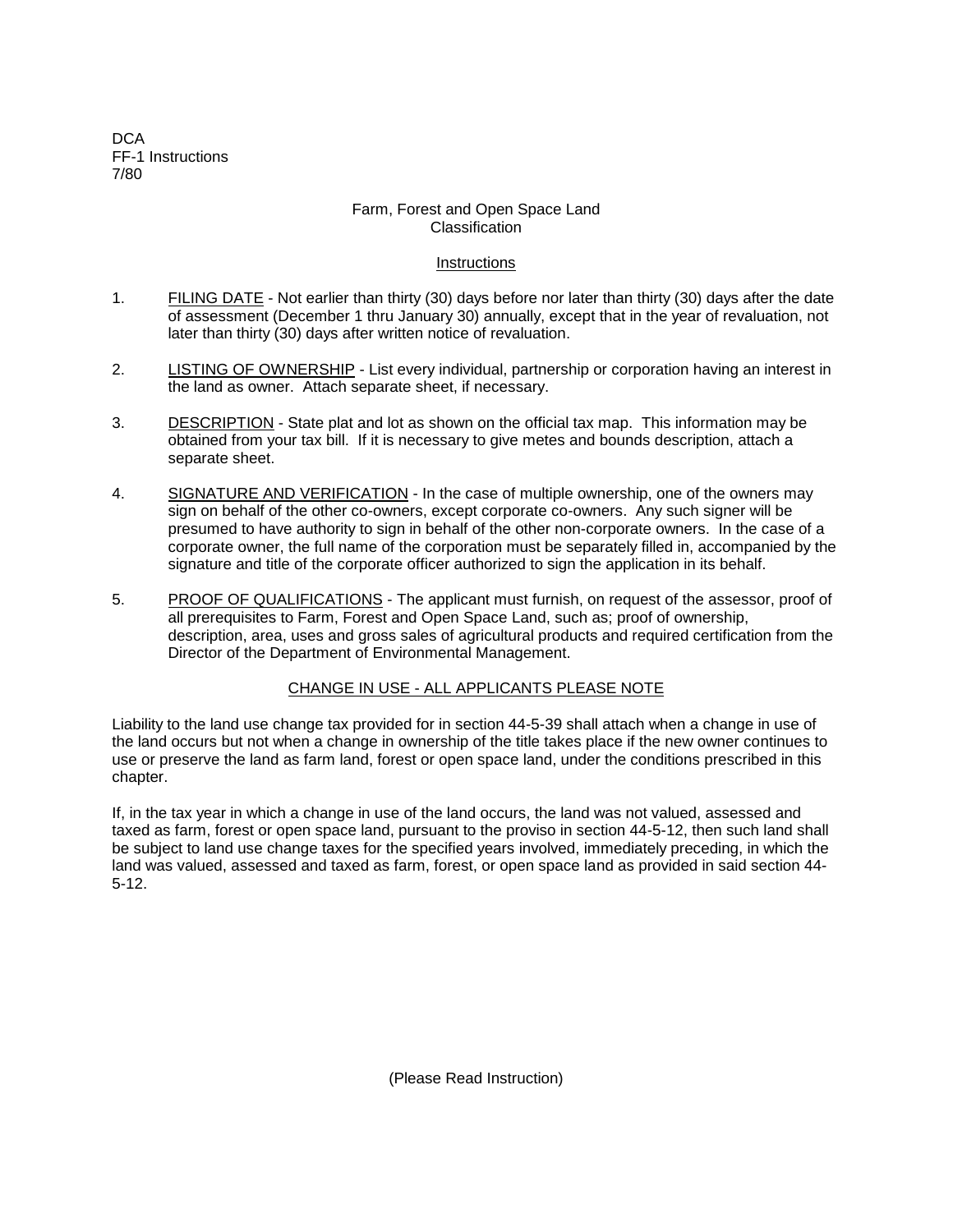2

### APPLICATION FOR FARM, FOREST AND OPEN SPACE LAND CLASSIFICATION (Chapter 252, P.L. 1980)

| Applying for (please indicate classification)                                                                                                                                                                                                                                                                                                   |  | Farm ____, Forest____, Open Space____. |  |
|-------------------------------------------------------------------------------------------------------------------------------------------------------------------------------------------------------------------------------------------------------------------------------------------------------------------------------------------------|--|----------------------------------------|--|
|                                                                                                                                                                                                                                                                                                                                                 |  |                                        |  |
| Application is hereby made for classification of certain land, hereinafter more particularly described, under<br>Preservation of Farm, Forest and Open Space Land, (Chapter 252, P.L. 1980), for the tax year _______,<br>assessment of 12/31/_______, and the following declarations are herewith submitted in support of such<br>application. |  |                                        |  |
| 1. The owner(s) of the land for which this application is made is (are) (See Instructions 2).                                                                                                                                                                                                                                                   |  |                                        |  |
| 2. The land, for which this application is made, is located at (See Instructions 3)                                                                                                                                                                                                                                                             |  |                                        |  |
|                                                                                                                                                                                                                                                                                                                                                 |  |                                        |  |
| Plat                                                                                                                                                                                                                                                                                                                                            |  |                                        |  |
| 3. Title to the land for which this application is made was acquired by deed dated _____________<br>and recorded in Land Evidence Book_______, Page______.                                                                                                                                                                                      |  |                                        |  |
| 4. The land covered by this application is in use as follows:<br>Numbers of Acres                                                                                                                                                                                                                                                               |  |                                        |  |
|                                                                                                                                                                                                                                                                                                                                                 |  |                                        |  |
|                                                                                                                                                                                                                                                                                                                                                 |  |                                        |  |
|                                                                                                                                                                                                                                                                                                                                                 |  |                                        |  |
| TOTAL ACREAGE                                                                                                                                                                                                                                                                                                                                   |  |                                        |  |
| 5. Annual gross income derived from this farm \$_________________________________                                                                                                                                                                                                                                                               |  |                                        |  |
| 6. The principal crop(s) and productivity of each crop per acre on this farm:                                                                                                                                                                                                                                                                   |  |                                        |  |
| 7. The date of the issuance by the Director of Department of Environmental Management of his<br>certificate designating the parcel as _______________#of acres________________. Attach copy of<br>certificate.                                                                                                                                  |  |                                        |  |
| 8. The nature and actual cash value of the equipment used in connection with this farm:                                                                                                                                                                                                                                                         |  |                                        |  |
|                                                                                                                                                                                                                                                                                                                                                 |  |                                        |  |

 $\_$  ,  $\_$  ,  $\_$  ,  $\_$  ,  $\_$  ,  $\_$  ,  $\_$  ,  $\_$  ,  $\_$  ,  $\_$  ,  $\_$  ,  $\_$  ,  $\_$  ,  $\_$  ,  $\_$  ,  $\_$  ,  $\_$  ,  $\_$  ,  $\_$  ,  $\_$  ,  $\_$  ,  $\_$  ,  $\_$  ,  $\_$  ,  $\_$  ,  $\_$  ,  $\_$  ,  $\_$  ,  $\_$  ,  $\_$  ,  $\_$  ,  $\_$  ,  $\_$  ,  $\_$  ,  $\_$  ,  $\_$  ,  $\_$  ,